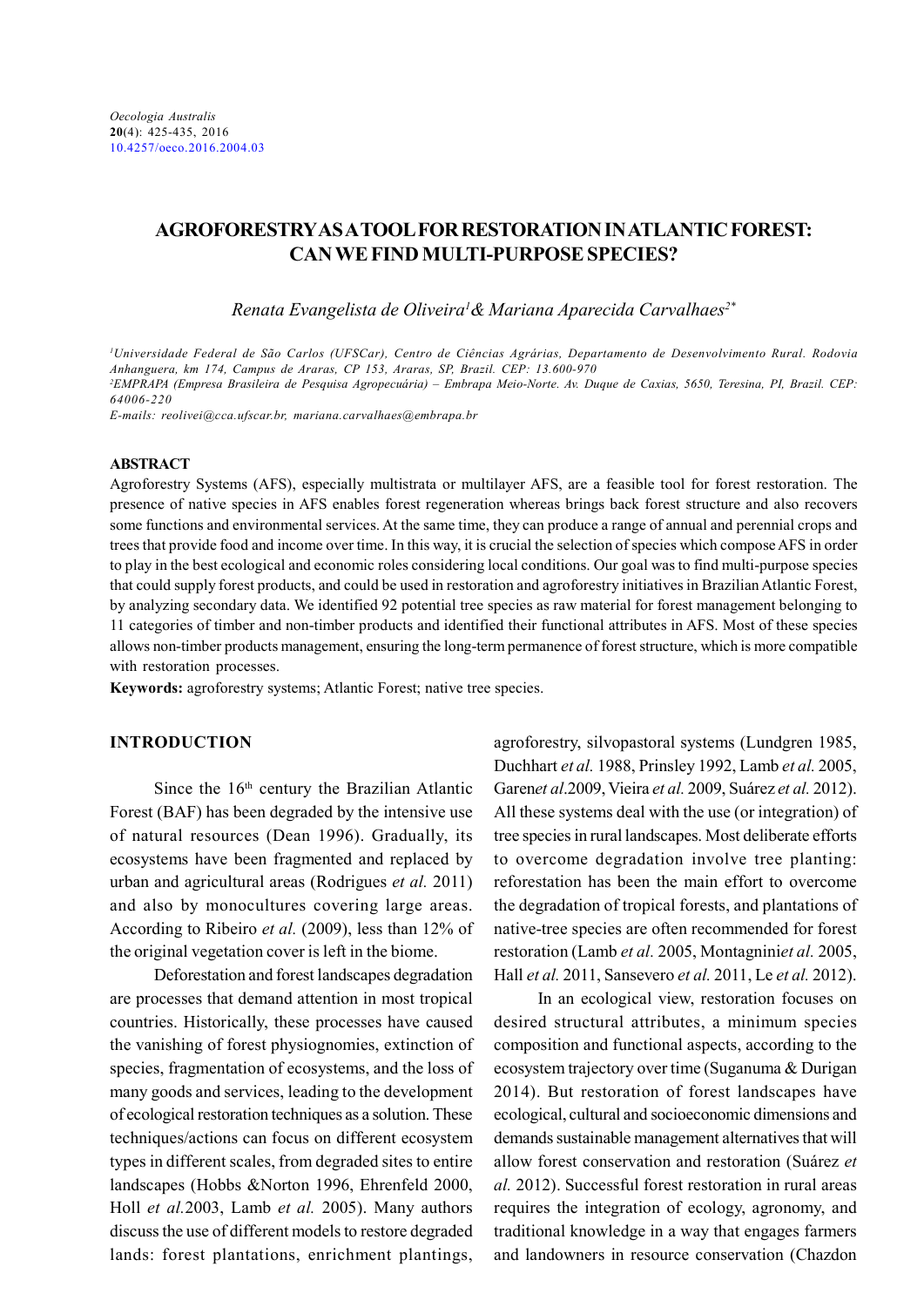2008, Vieira et al. 2009). According to Lamb et al.(2005) neither agricultural development nor past forms of reforestation have been sufficient to provide sustainable livelihoods and environmental services over the large areas of degraded land. Taking this into account it is important to establish ecological restoration efforts focused on reestablishing high-diversity tropical forests and incorporating possibilities of exploiting forest products (Calmon et al. 2011) that allow an integration in the landscape with agricultural production (Carvalhaes et al. 2008, Oliveira et al. 2008).

According to SER - Society for Ecological Restoration (2004) "ecological restoration may accept and even encourage new culturally appropriate and sustainable practices that take into account contemporary conditions and constraints" and the evaluation of restoration "include the assessment of any stated goals and objectives that pertain to cultural, economic and other societal concerns".

We believe that Agroforestry Systems (Combe 1982, Somarriba 1992) are a possibility for forest restoration or at least for a best integration of forests (or tree species) all over the Brazilian Atlantic Forest rural landscape, since they can help bringing back part of forest ecosystems structure and biodiversity, and can also recover some functions and environmental services in these areas. Multistrata or multilayer AFS can create a vertically stratiûed forest by accelerating succession and forest regeneration in many areas, and thereby minimizing restoration costs by producing a range of annual and perennial crops and trees that provide food and income over time. Besides, many of the functions, aspects or advantages described to AFS can be considered consistent with restoration goals.

Agroforestry can describe or include productive and protective systems (Combe 1982) that can sustain profitable agricultural production and improve human nutrition (Stygeret al 1999, Aronson et al. 2002), and can also contribute to maintain and recover a significant part of biodiversity, enhancing ecological processes (Ilanyet al. 2010). Agroforestry Systems can be a promising choice to biological diversity restoration and conservation, including several species of trees (Stygeret al. 1999, Aronson et al. 2002, Huang et al. 2002, Silva Moço 2009).They may be important tools to reduce edge effects between forests and agricultural land and to

connect forest remnants, as biological corridors and stepping stones (Schrothet al. 2007, Chazdon 2008, Chazdon et al. 2009, Jose 2009, Lillesø et al. 2011).

There are distinct models and practices associated to traditional AFS used in the BAF, like forest fallow, shade cacao plantations, shade grown coffee, banana agroforestry plantations, agroforestry systems with "yerba mate", taungya systems, and others (May &Trovatto 2008), but only recently there have been experiences with the objective of using AFS as restoration actions (Engel & Parrotta 2000, Rodrigues et al. 2007, Daronco et al. 2012). Selecting appropriate species can be useful for formulating and implementing sustainable management alternatives that will allow forest restoration, and economic sustainability of AFS (Jose 2011, Suárez et al. 2012).

Some authors point out that generally, the use of native species is preferable because they are already adapted to the environment, are not a risk as invasive species, and are able to offer many ecological and economic advantages, as diversification and increase in farm income (Palmberg 1986, Prinsley 1992, Alavalapati et al. 2004, Piotto et al. 2004, Montagnini 2004, Kindt et al. 2006, Suárez et al. 2012). The use of native species is also preferable and more acceptable in restoration initiatives (Society for Ecological Restoration 2004) and, if a set of species can serve a number of different purposes and provide a range of goods and services, they will be more easily accepted by local people.

The use of native species in AFS is an important strategy to return trees and forests to the Brazilian agricultural landscape. There are hundreds of tree species in the different forest physiognomies all over BAF and, usually, a great diversity of species is required for restoration actions in this biome. Considering that the use of these species in AFS should be prioritized or recommended, the challenge lies on searching information about native tree species that join ecological and agricultural desirable functions. This article focuses on the proposal of potential multipurpose native tree species and their functions to be managed in AFS in different regions of the Brazilian Atlantic Forest, which could be used in projects, actions and researches focused on forest restoration, and make restoration an extra source of income.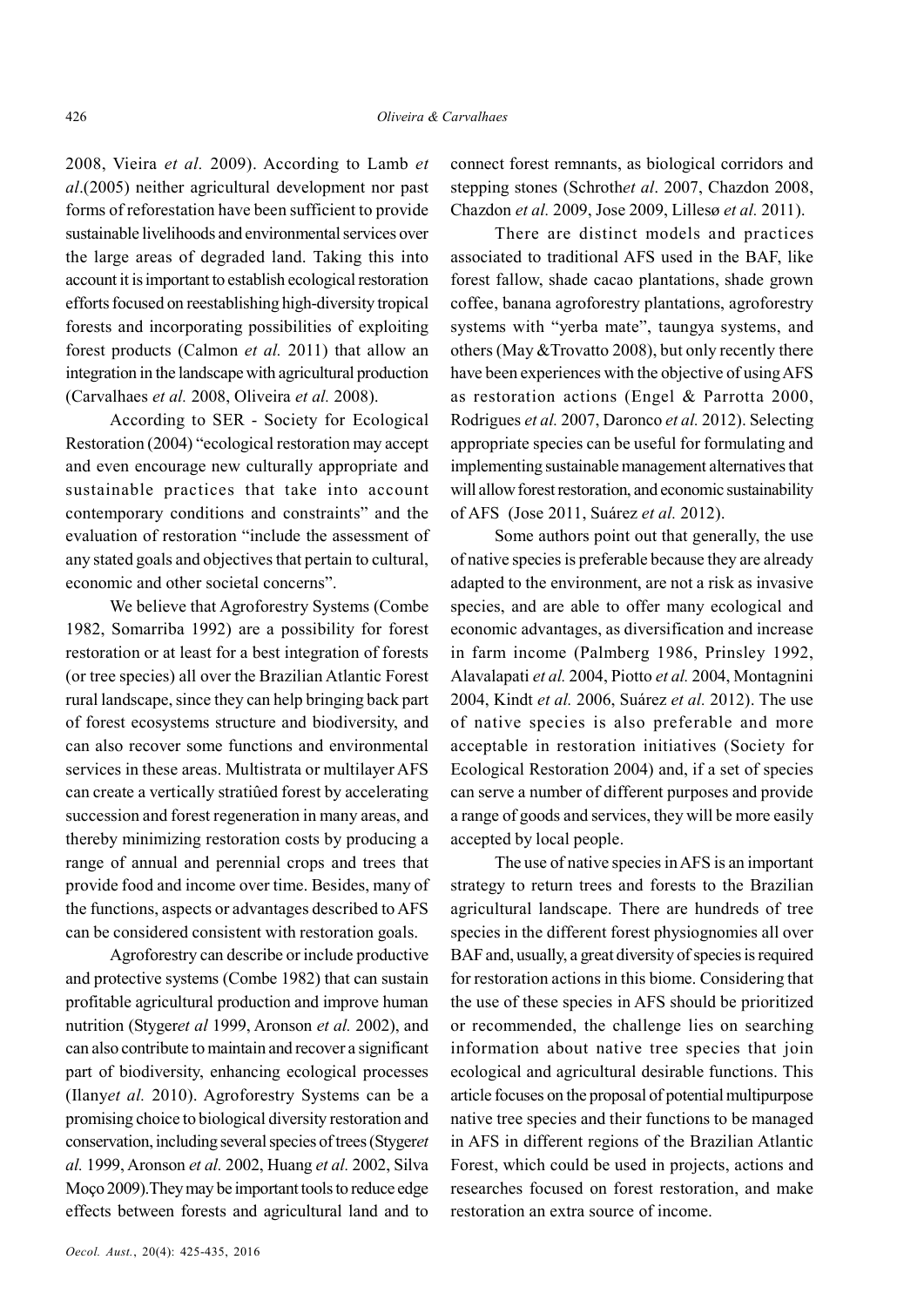# MATERIAL AND METHODS

The preparation of our list of multi-purpose species was based on literature review and secondary data. A first survey was performed through access of websites (of institutes, non-governmental organizations, researchers, associations and commercial sites), papers, books and gray literature to find forest resources and products already commercialized, coming from BAF native species which had been used in restoration projects. In a second survey, we searched for information regarding which of these species had potential to be used in multilayer AFS.

A first list of species was built including only tree species, cited as "providers of forest products"and "suitable for management", usually used in forest restoration projects in BAF landscape. We did a complementary survey about their economic potential and searched for information regarding the species and their ecological aspects (architecture, pollination and seed dispersal syndromes, types of fruit, successional category, and which of them were legume trees). The possible functions of species in an AFS are: economical (flagship species); environmental services provider (shade, biological control, organic matter and nutrient supplier etc.); auxiliary roles (filling or temporary species); and biodiversity provider.

The desired functions (or functional attributes of these species in agroforestry systems) would be: biodiversity (species richness), attraction for wildlife, nutrient fixation and cycling (see Canosa et al. 2012), shade and sources of income. Based on literature review and on our personal field experience, the species were categorized according to their role (or function) within multilayer AFS. Species were chosen and listed according to their potential to be used in AFS:

1- Biodiversity: refers to the potential of the species in increasing biodiversity and providing sustainability (by increasing ecological stability) to both system and landscape (we considered that all species have this role in AFS);

2- Attraction for wildlife: refers to the catalyzing effect of those native species in attracting potential pollinators and seed dispersers (so called mobile links), and even other groups that are able to control pests and diseases;

3- Nutrient fixation and cycling: despite all selected species can potentially contribute for nutrient fixation and cycling, these criteria include only species that are usually used in restoration or agroforestry projects for this specific purpose;

4- Shade: shade species are those which grow fast and have favorable architectural traits to perform that function in an AFS;

5- Sources of income: potential yields and income species were attributed to those with a potential market or a known production chain and considering the products attributed to them in literature. The products surveyed by those species were divided into two categories: TFP (timber forest products) and NTFP (non-timber forest products), and distributed over 11 distinct classes that were based on potential uses suggested by the papers analyzed:

a) NTFP: ornamental plants (OR); handcraft (HA); medicinal, cosmetic or pharmaceutical (ME); food (FO); dyestuff (DY); fiber (FI); chemical products (CH), as oils, tannin, and resin; and honey plants (HO);

b) TFP: solids (S) – includes wood for beams, furniture, packing boxes, heavy construction etc.; energy supply (EN); handcraft (HA).

#### RESULTS

We found four papers containing information on products associated to BAF tree species (Carvalhaes et al. 2008, Oliveira et al. 2008, Preiskorn et al. 2009, Cardoso-Leite et al. 2010), and 172 species were initially listed. From that first list containing 172 tree species, according to the methods already described here, 92 species belonging to 32 plant families were selected as able to be used in AFS associated to forest restoration, concerning their role in these systems (Table 1); that is, those species were considered able to perform one or more of the desired functions (or functional attributes) and were identified as "multiple use trees", and as potential suppliers of the TFP and NTFP listed here.

Many species listed here (34) can supply more than a type of product, and all species listed (92) may match more than one function in AFS. None can match all the functions listed, but most of them (64%) may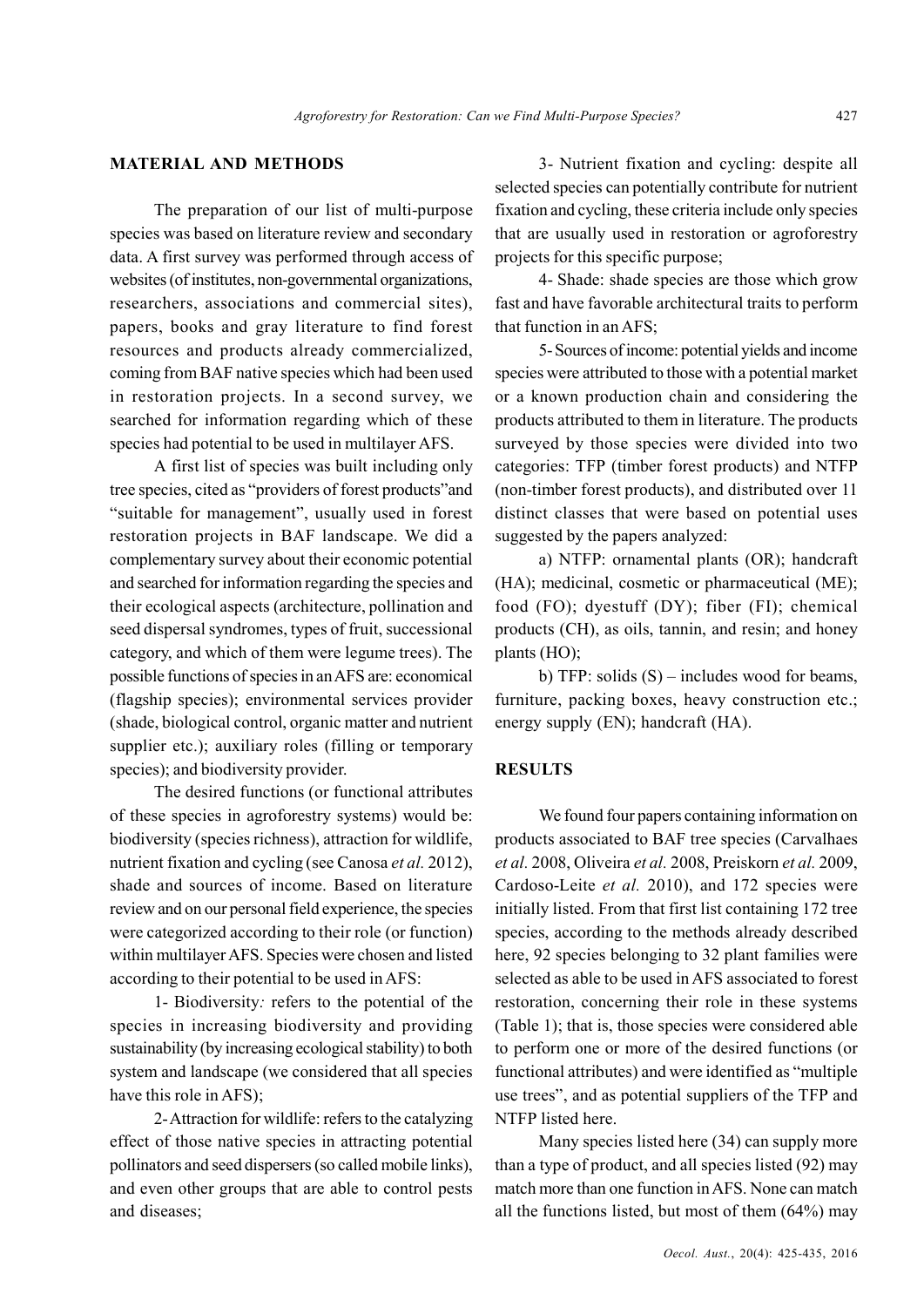match at least three functions in AFS. Since these 92 species are native species, they were all considered to be important for providing, enhancing, and conserving biodiversity.

From the 92 species listed, 75 are forest products suppliers. The classification based on type of products provided suggests that 15 species are both TFP and NTFP suppliers, 33 are exclusively NTFP suppliers, and 27 supply exclusively TFP. The results found here indicate the potential of use and management of a diverse list of products: 46% of species can supply solid wood; 23% have potential for ornamental, 22% for food, and 17% were for medicinal products. Besides, 16 species (18%) can supply fiber, chemical products and dyestuff, can be used in handcrafting, and provide wood for energy purposes.

Table 1. Species surveyed, types of products supplied, and classification based on ecological groups and potential functions (or functional attributes) in agroforestry systems (TFP=timber forest products, NTFP=Non-timber forest products. Functions: 1=Biodiversity, 2=Attraction for wildlife, 3=Nutrient fixation and cycling, 4=Shade, 5=Sources of income. Classes of uses: ornamental plants (OR), handcraft (HA), medicinal, cosmetic or pharmaceutical (ME), food (FO), dyestuff (DY), fiber (FI), chemical products (CH), honey plants (HO), solids (S), energy supply (EN).

| <b>Species (Family)</b>                                     | Product      |             | <b>Classes of</b> |                 |
|-------------------------------------------------------------|--------------|-------------|-------------------|-----------------|
|                                                             | <b>TFP</b>   | <b>NTFP</b> | uses              | <b>Function</b> |
| Acrocomia aculeata (Jacq.) Lodd. ex Mart.(Arecaceae)        |              | X           | FO, CH            | 1, 2, 4, 5      |
| Alchornea triplinervia (Spreng.) Müll. Arg. (Euphorbiaceae) |              |             |                   | 1, 2, 3, 4      |
| Acajuba occidentalis (L.) Gaertn. (Anacardiaceae)           |              | $\mathbf X$ | FO, OR            | 1, 2, 5         |
| Anadenanthera colubrina (Vell.) Brenan (Fabaceae)           | $\mathbf X$  | $\mathbf X$ | S, EN, CH         | 1, 3, 5         |
| Anadenanthera macrocarpa (Benth.) Brenan (Fabaceae)         | $\mathbf X$  | $\mathbf X$ | S, EN, CH         | 1, 3, 5         |
| Annona cacans Warm. (Annonaceae)                            |              | $\mathbf X$ | FO                | 1, 2, 5         |
| Araucaria angustifolia (Bertol.) Kuntze (Araucauriaceae)    | $\mathbf X$  | $\mathbf X$ | S, FO             | 1, 2, 5         |
| Aspidosperma cylindrocarpon Müll. Arg. (Apocynaceae)        | $\mathbf X$  |             | $\mathbf S$       | 1, 5            |
| Macaglia olivacea (Müll. Arg.) Kuntze (Apocynaceae)         | $\mathbf{X}$ |             | S                 | 1, 5            |
| Thyroma polyneura (Müll. Arg.) Miers (Apocynaceae)          | $\mathbf{X}$ |             | S                 | 1, 5            |
| Macaglia subincana (Mart. ex A. DC.) Kuntze (Apocynaceae)   | $\mathbf X$  | $\mathbf X$ | S, ME             | 1, 3            |
| Astronium graveolens Jacq. (Anacardiaceae)                  | $\mathbf X$  |             | S                 | 1, 5            |
| Attalea funifera Mart. (Arecaceae)                          |              | $\mathbf X$ | FI                | 1, 5            |
| Bactris setosa Mart. (Arecaceae)                            |              | $\mathbf X$ | OR, HA            | 1, 2, 5         |
| Balfourodendron riedelianum (Engl.) Engl. (Rutaceae)        | $\mathbf X$  |             | $\mathbf S$       | 1, 3, 5         |
| Bauhinia forficata Link (Fabaceae)                          |              | $\mathbf X$ | ME                | 1, 2, 3, 5      |
| Orellana orellana (L.) Kuntze (Bixaceae)                    |              | $\mathbf X$ | OR, DY, FO        | 1, 2, 5         |
| Cebipira virgiliodes (Kunth) Kuntze (Fabaceae)              |              | $\mathbf X$ | ME, CH            | 1, 3, 5         |
| Cabralea canjerana (Vell.) Mart. (Meliaceae)                | $\mathbf X$  |             | S                 | 1, 3, 4, 5      |
| Guilandina echinata (Lam.) Spreng. (Fabaceae)               | $\mathbf X$  | $\mathbf X$ | S, DY             | 1, 3, 5         |
| Calophyllum brasiliense Cambess. (Calophyllaceae)           | $\mathbf X$  |             | $\mathbf S$       | 1, 5            |
| Paivae aphaea (O. Berg) Mattos (Myrtaceae)                  |              | $\mathbf X$ | FO                | 1, 2, 5         |
| Britoa guazumifolia (Cambess.) D. Legrand (Myrtaceae)       |              | $\mathbf X$ | FO, OR            | 1, 2, 5         |
| Cariniana estrellensis (Raddi) Kuntze (Lecythidaceae)       | $\mathbf X$  |             | $\mathbf S$       | 1, 4, 5         |
| Cariniana legalis (Mart.) Kuntze (Lecythidaceae)            | $\mathbf X$  |             | S                 | 1, 4, 5         |
| Guidonia sylvestris (Sw.) Maza (Salicaceae)                 |              | $\mathbf X$ | ME                | 1, 2, 4, 5      |
| Cecropia glaziovii Snethl.                                  |              | $\mathbf X$ | OR, ME            | 1, 2, 3, 4      |
| Ambaiba pachystachya (Trécul) Kuntze (Urticaceae)           |              | $\mathbf X$ | OR, ME            | 1, 2, 3, 4      |
| Centrolobium tomentosum Guillemin ex Benth. (Fabaceae)      | $\mathbf X$  |             | S                 | 1, 3, 4         |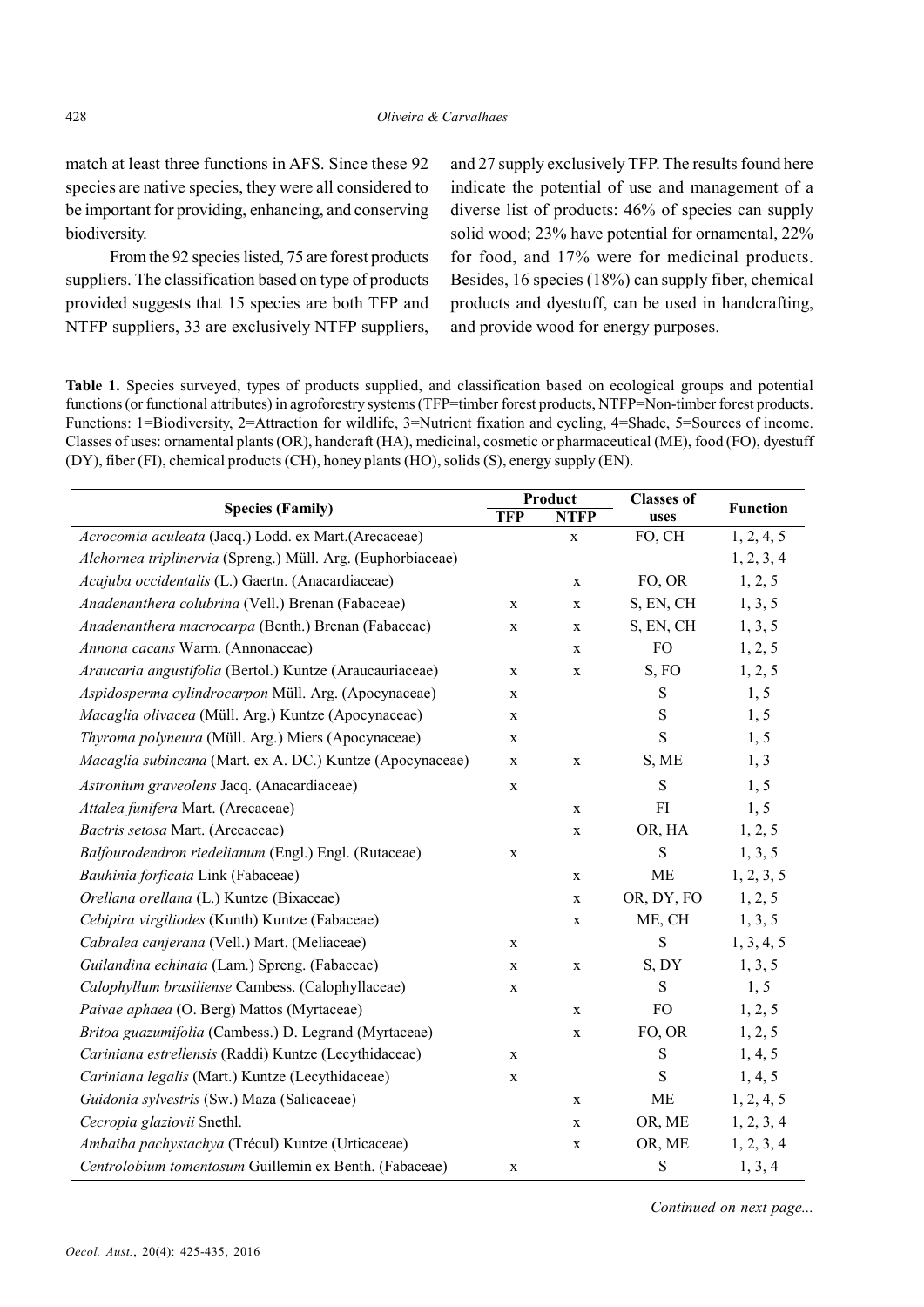# ...continued

| <b>Species (Family)</b>                                                      | Product     |             | <b>Classes of</b>        |                 |
|------------------------------------------------------------------------------|-------------|-------------|--------------------------|-----------------|
|                                                                              | <b>TFP</b>  | <b>NTFP</b> | uses                     | <b>Function</b> |
| Copaiba langsdorffii (Desf.) Kuntze (Fabaceae)                               | X           | X           | ME, S                    | 1, 2, 5         |
| Gerascanthus trichotomus (Vell.) M. Kuhlm. & Mattos<br>(Boraginaceae)        | $\mathbf X$ |             | ${\bf S}$                | 1, 3, 5         |
| Croton floribundus Lund ex Didr. (Euphorbiaceae)                             |             |             | $\overline{\phantom{0}}$ | 1, 2, 3, 4      |
| Oxydectes urucurana (Baill.) Kuntze (Euphorbiaceae)                          |             |             |                          | 1, 2, 3, 4      |
| Citharexylum myrianthumCham. (Verbenaceae)                                   |             |             |                          | 1, 2, 3, 4      |
| Schefflera morototoni (Aubl.) Maguire, Steyerm. & Frodin<br>(Araliaceae)     |             |             |                          | 1, 4            |
| Enterolobium contortisiliquum (Vell.) Morong (Fabaceae)                      | X           |             | $\mathbf S$              | 1, 3, 4         |
| Corallodendron falcatum (Benth.) Kuntze (Fabaceae)                           |             | $\mathbf X$ | <b>OR</b>                | 1, 2, 3, 4      |
| Erythrina specios aAndrews (Fabaceae)                                        |             | $\mathbf X$ | OR                       | 1, 2, 3, 4      |
| Eschweilera ovata (Cambess.) Miers (Lecythidaceae)                           | $\mathbf X$ |             | ${\bf S}$                | 1, 5            |
| Esenbeckia leiocarpaEngl. (Rutaceae)                                         | $\mathbf X$ |             | $\mathbf S$              | 1, 2, 5         |
| Pseudomyr cianthespyriformis (Cambess.) Kausel (Myrtaceae)                   |             | $\mathbf X$ | FO                       | 1, 2, 5         |
| Stenocalyx uniflorus (L.) Kausel                                             |             | $\mathbf X$ | OR, FO                   | 1, 2, 5         |
| Euterpe edulisMart. (Arecaceae)                                              |             | $\mathbf X$ | OR, HA, FO               | 1, 2, 5         |
| Gallesia integrifolia (Spreng.) Harms (Phytolaccaceae)                       | $\mathbf X$ |             | $\mathbf S$              | 1, 3, 4, 5      |
| Genipa americana L. (Rubiaceae)                                              |             | $\mathbf X$ | OR, FO                   | 1, 2, 3, 4, 5   |
| Moquiniastrum polymorphum (Less.) G. Sancho (Asteraceae)                     | X           | $\mathbf X$ | S, ME, CH,               | 1, 3, 5         |
| Guazuma guazuma var. ulmifolia (Lam.) Kuntze (Guazuma)                       |             | $\mathbf X$ | ME                       | 1, 2, 3, 4      |
| Holocalyx balansae Micheli (Fabaceae)                                        | X           |             | S                        | 1, 3, 4, 5      |
| Courbaril hymenaea G. M. (Fabaceae)                                          | $\mathbf X$ | $\mathbf X$ | S, ME, CH,<br>HA, FO     | 1, 2, 3, 4, 5   |
| Ilex paraguariensis A. St.-Hil. (Aquifoliaceae)                              |             | $\mathbf X$ | ME, FO                   | 1, 5            |
| Feuilleea edulis (Mart.) Kuntze (Fabaceae)                                   |             | $\mathbf X$ | OR, HO                   | 1, 2, 3, 4      |
| Feuilleea laurina (Sw.) Kuntze (Fabaceae)                                    |             | $\mathbf X$ | OR, HO                   | 1, 2, 3, 4      |
| Inga uruguensisHook. & Arn. (Fabaceae)                                       |             | $\mathbf X$ | OR, HO                   | 1, 2, 3, 4      |
| Jacaranda micranta Cham. (Bignoniaceae)                                      | $\mathbf X$ |             | ${\bf S}$                | 1, 3, 4, 5      |
| Jacaratia spinosa (Aubl.) A. DC. (Caricaceae)                                |             | $\mathbf X$ | ME, FO                   | 1, 2, 4, 5      |
| Dahlstedtia muehlbergiana (Hassl.) M.J. Silva & A.M.G.<br>Azevedo (Fabaceae) |             |             |                          | 1, 2, 3, 4      |
| Luehea divaricata Mart. (Malvaceae)                                          |             | $\mathbf X$ | HO                       | 1, 3, 4         |
| Machaerium stipitatum (DC.) Vogel (Fabaceae)                                 |             |             |                          | 1, 3, 4         |
| Machaerium villosum Vogel (Fabaceae)                                         |             |             |                          | 1, 3, 4         |
| Maytenus officinalis Mabb.(Celastraceae)                                     |             | $\mathbf X$ | ME                       | 1, 2, 5         |
| Mimosa scabrella Benth. (Fabaceae) Ok's                                      | X           | $\mathbf X$ | S, HO, EN                | 1, 23, 5        |
| Astronium urundeuva (Allemão) Engl. (Anacardiaceae)                          | X           |             | ${\bf S}$                | 1, 3, 5         |
| Plinia trunciflora (O. Berg) Kausel (Myrtaceae)                              | X           |             | FO                       | 1, 2, 5         |
| Myrocarpus frondosus Allemão (Fabaceae)                                      | X           | $\mathbf X$ | S, CH                    | $\mathbf{1}$    |
| Oxydectes urucurana (Baill.) Kuntze (Euphorbiaceae)                          |             |             | $\overline{\phantom{a}}$ | 1, 2, 3, 4      |
| Citharexylum myrianthum Cham. (Verbenaceae)                                  |             |             | $\overline{\phantom{0}}$ | 1, 2, 3, 4      |
| Schefflera morototoni (Aubl.) Maguire, Steyerm. & Frodin<br>(Araliaceae)     |             |             |                          | 1, 4            |
| Enterolobium contortisiliquum (Vell.) Morong(Fabaceae)                       | X           |             | ${\bf S}$                | 1, 3, 4         |
| Corallodendron falcatum (Benth.) Kuntze (Fabaceae)                           |             | X           | <b>OR</b>                | 1, 2, 3, 4      |

Continued on next page...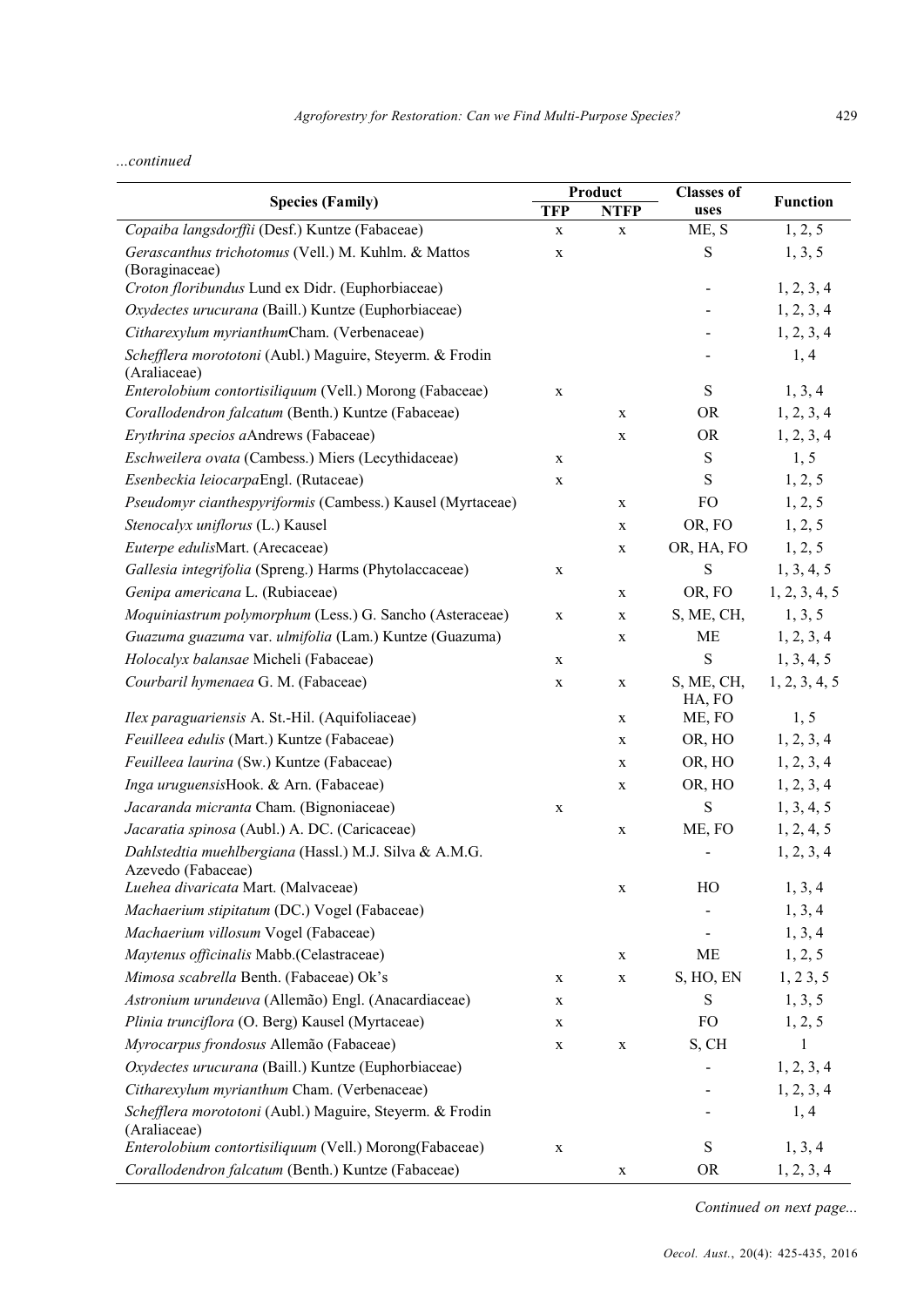...continued

| <b>Species (Family)</b>                                                      | Product     |             | <b>Classes of</b>    | <b>Function</b> |
|------------------------------------------------------------------------------|-------------|-------------|----------------------|-----------------|
|                                                                              | <b>TFP</b>  | <b>NTFP</b> | uses                 |                 |
| Erythrina speciosa Andrews (Fabaceae)                                        |             | $\mathbf X$ | <b>OR</b>            | 1, 2, 3, 4      |
| Eschweilera ovata (Cambess.) Miers (Lecythidaceae)                           | $\mathbf X$ |             | ${\bf S}$            | 1, 5            |
| Esenbeckia leiocarpa Engl. (Rutaceae)                                        | $\mathbf X$ |             | S                    | 1, 2, 5         |
| Pseudomyr cianthespyriformis (Cambess.) Kausel (Myrtaceae)                   |             | $\mathbf X$ | <b>FO</b>            | 1, 2, 5         |
| Stenocalyx uniflorus (L.) Kausel                                             |             | $\mathbf X$ | OR, FO               | 1, 2, 5         |
| Euterpe edulisMart. (Arecaceae)                                              |             | $\mathbf X$ | OR, HA, FO           | 1, 2, 5         |
| Gallesia integrifolia (Spreng.) Harms (Phytolaccaceae)                       | $\mathbf X$ |             | $\mathbf S$          | 1, 3, 4, 5      |
| Genipa americana L. (Rubiaceae)                                              |             | $\mathbf X$ | OR, FO               | 1, 2, 3, 4, 5   |
| Moquiniastrum polymorphum (Less.) G. Sancho (Asteraceae)                     | $\mathbf X$ | X           | S, ME, CH,           | 1, 3, 5         |
| Guazuma guazuma var. ulmifolia (Lam.) Kuntze (Guazuma)                       |             | $\mathbf X$ | <b>ME</b>            | 1, 2, 3, 4      |
| Holocalyx balansae Micheli (Fabaceae)                                        | $\mathbf X$ |             | S                    | 1, 3, 4, 5      |
| Courbaril hymenaea G. M.(Fabaceae)                                           | $\mathbf X$ | X           | S, ME, CH,<br>HA, FO | 1, 2, 3, 4, 5   |
| Ilex paraguariensis A. St.-Hil. (Aquifoliaceae)                              |             | X           | ME, FO               | 1, 5            |
| Feuilleea edulis (Mart.) Kuntze (Fabaceae)                                   |             | $\mathbf X$ | OR, HO               | 1, 2, 3, 4      |
| Feuilleea laurina (Sw.) Kuntze (Fabaceae)                                    |             | X           | OR, HO               | 1, 2, 3, 4      |
| Inga uruguensisHook. & Arn. (Fabaceae)                                       |             | $\mathbf X$ | OR, HO               | 1, 2, 3, 4      |
| Jacaranda micranta Cham. (Bignoniaceae)                                      | $\mathbf X$ |             | ${\bf S}$            | 1, 3, 4, 5      |
| Jacaratia spinosa (Aubl.) A. DC.(Caricaceae)                                 |             | X           | ME, FO               | 1, 2, 4, 5      |
| Dahlstedtia muehlbergiana (Hassl.) M.J. Silva & A.M.G.<br>Azevedo (Fabaceae) |             |             |                      | 1, 2, 3, 4      |
| Luehea divaricata Mart. (Malvaceae)                                          |             | $\mathbf X$ | HO                   | 1, 3, 4         |
| Machaerium stipitatum (DC.) Vogel (Fabaceae)                                 |             |             |                      | 1, 3, 4         |
| Machaerium villosum Vogel (Fabaceae)                                         |             |             |                      | 1, 3, 4         |
| Maytenus officinalis Mabb.(Celastraceae)                                     |             | X           | <b>ME</b>            | 1, 2, 5         |
| Mimosa scabrella Benth. (Fabaceae) Ok's                                      | $\mathbf X$ | $\mathbf X$ | S, HO, EN            | 1, 23, 5        |
| Astronium urundeuva (Allemão) Engl. (Anacardiaceae)                          | X           |             | ${\bf S}$            | 1, 3, 5         |
| Plinia trunciflora (O. Berg) Kausel (Myrtaceae)                              | X           |             | <b>FO</b>            | 1, 2, 5         |
| Myrocarpus frondosus Allemão (Fabaceae)                                      | $\mathbf X$ | $\mathbf X$ | S, CH                | 1               |
| Nectandra megapotamica (Spreng.) Mez (Lauraceae)                             | X           | $\mathbf X$ | S, OR                | 1, 2            |
| Ocotea catharinensis Mez (Lauraceae)                                         | X           |             | $\mathbf S$          | 1, 2            |
| Ocotea odorífera Rohwer (Lauraceae)                                          | $\mathbf X$ |             | $\mathbf S$          | 1, 2            |
| Cinnamo mumporosum (Nees & Mart.) Kosterm. (Lauraceae)                       | X           |             | S                    | 1, 2            |
| Ocotea pretiosa (Ness & Mart.) Mez (Lauraceae) Ok's                          | X           |             | S                    | 1, 2            |
| Ocotea velloziana (Meisn.) Mez (Lauraceae)                                   | X           |             | $\mathbf S$          | 1, 2            |
| Parapiptadenia rigida (Benth.) Brenan (Fabaceae)                             | X           | $\mathbf X$ | S, EN                | 1, 3, 5         |
| Baryxylum dubium (Spreng.) Pierre (Fabaceae)                                 | X           |             | $\mathbf S$          | 1, 3, 4         |
| Pityrocarpa gonoacantha (Mart.) Brenan                                       |             |             |                      | 1, 3, 4         |
| Tingulonga heptaphylla (Aubl.) Kuntze (Burseraceae)                          |             | X           | ME                   | 1, 2, 5         |
| Pseudobombax grandiflorum (Cav.) A. Robyns (Malvaceae)                       |             | X           | <b>OR</b>            | 1, 3, 4         |
| Psidium araca Raddi (Myrtaceae)                                              |             | X           | FO, OR               | 1, 2            |
| Psidium cattleyanum Sabine (Myrtaceae)                                       |             | X           | FO, OR               | 1, 2            |
| Myrsine guianensis (Aubl.) Kuntze (Primulaceae)                              |             |             |                      | 1               |
| Garcinia gardneriana (Planch. & Triana) Zappi (Clusiaceae)                   |             | X           | <b>FO</b>            | 1, 2            |

Continued on next page...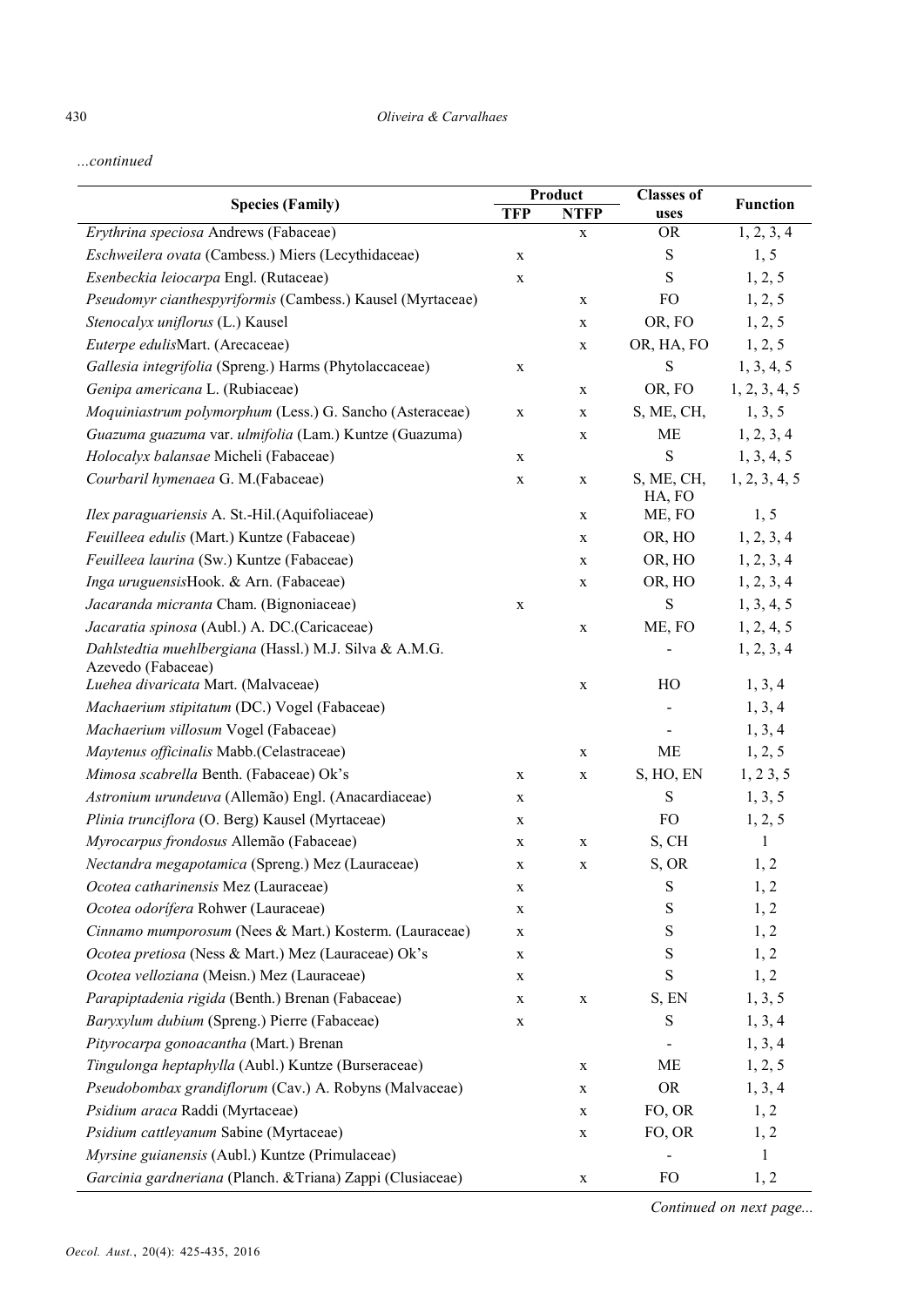### ...continued

| <b>Species (Family)</b>                                                   | Product      |              | <b>Classes of</b> | <b>Function</b> |
|---------------------------------------------------------------------------|--------------|--------------|-------------------|-----------------|
|                                                                           | TFP          | <b>NTFP</b>  | uses              |                 |
| Schinus molleL. (Anacardiaceae)                                           |              |              |                   | 4               |
| Schinus terebinthifolius Raddi (Anacardiaceae)                            | $\mathbf{x}$ | $\mathbf{x}$ | S, EN, FO,<br>MЕ  | 1, 2, 3, 4, 5   |
| Schizolobium parahyba (Vell.) S.F. Blake (Fabaceae)                       | $\mathbf{x}$ |              | S                 | 1, 3, 4         |
| Senna multijuga (Rich.) H.S. Irwin & Barneby (Fabaceae)                   |              |              |                   | 1, 4            |
| Spondias mombin L. (Anacardiaceae)                                        |              | $\mathbf{x}$ | FO.               | 1,2,5           |
| Syagrus romanzoffiana (Cham.) Glassman (Arecaceae)                        |              |              |                   | 1, 2            |
| Handroanthus avellanedae (Lorentz ex Griseb.) Mattos<br>(Bignoniaceae)    | X            | $\mathbf{x}$ | S, OR, ME         | 1, 5            |
| Handroanthusheptaphyllus (Vell.) Mattos (Bignoniaceae)                    | $\mathbf{x}$ | $\mathbf{x}$ | S, OR             | 1, 5            |
| <i>Handroanthus impetiginosus</i> (Mart. ex DC.) Mattos<br>(Bignoniaceae) | X            | $\mathbf{x}$ | S, OR             | 1, 5            |
| <i>Magnolia ovata</i> (A. St.-Hil.) Spreng. (Magnoliaceae)                |              |              |                   | 1, 2, 4         |
| <i>Trema micranta</i> (L.) Blume (Cannabaceae)                            |              |              |                   | 1, 2, 3, 4      |
| Fagara riedeliana (Engl.) Engl (Rutaceae)                                 |              |              |                   | 1, 3, 4         |
| Zeyheria tuberculosa (Vell.) Bureau (Bignoniaceae)                        | $\mathbf{x}$ |              | S                 | 1, 4            |

### DISCUSSION

Trees are generally multi-purpose (Palmberg 1986), combined productive and protective functions, and have a range of uses. If proper species can be selected for restoration, they will offer both ecological and economic advantages (Combe 1982). The species listed here are already used in forest restoration projects, and are supposed to bring structure (as tree species), to improve species composition (as native trees) and to ensure – at least partially – some functions, such as attracting pollinators and seed dispersers, contribute to nutrient cycling, and others.

Some authors refer to the economic potential of forest restoration plantations or job generation and income opportunities through the restoration supply chain (Calmon et al. 2011). Nevertheless, we found only four papers containing information on Atlantic Forest tree species and their associated products. On the other hand, more than half (54%) of the species are potential sources of income, which means they have economic potential.

The species listed are timber and non-timber products suppliers and are likely to be used in restoration actions. AFS have some characteristics which can be considered as desired goals for restoration, as pointed out by Jose et al. (2012): (i)

high structural and floristic diversity (e.g. multiple species and vegetative strata); (ii) minimal management intensity; (iii) long rotation periods; and (iv) strategic locations on the landscape  $(e.g.$  close to large natural habitats or within it. The so called multipurpose trees are those which provide many ecological functions, uses, products, and services. These species are favored in AFS for providing many products and improving sustainability, since trees tend to be longlived (Nair et al. 1984, Nair 1987, Thaman et al. 2000).

The economic potential from the use and management of those species indicate which AFS can be recommended to forest restoration projects, since they may allow: (i) mid- and short-term cash flow, through the production of timber and non-timber products; (ii) the amortization of the excessively high costs of forest restoration, which do not allow people to restore forests in agricultural landscapes; and (iii) the access of small farmers to special markets and payment schemes for environmental services discussed in Brazil.

It is also important to discuss if those species and systems could be interesting or valued by landowners. We agree with Alavalapati et al.(2004) postulation, that if nonmarket goods and services can be internalized to the benefit of landowners, the adoption of AFS would increase. Different reasons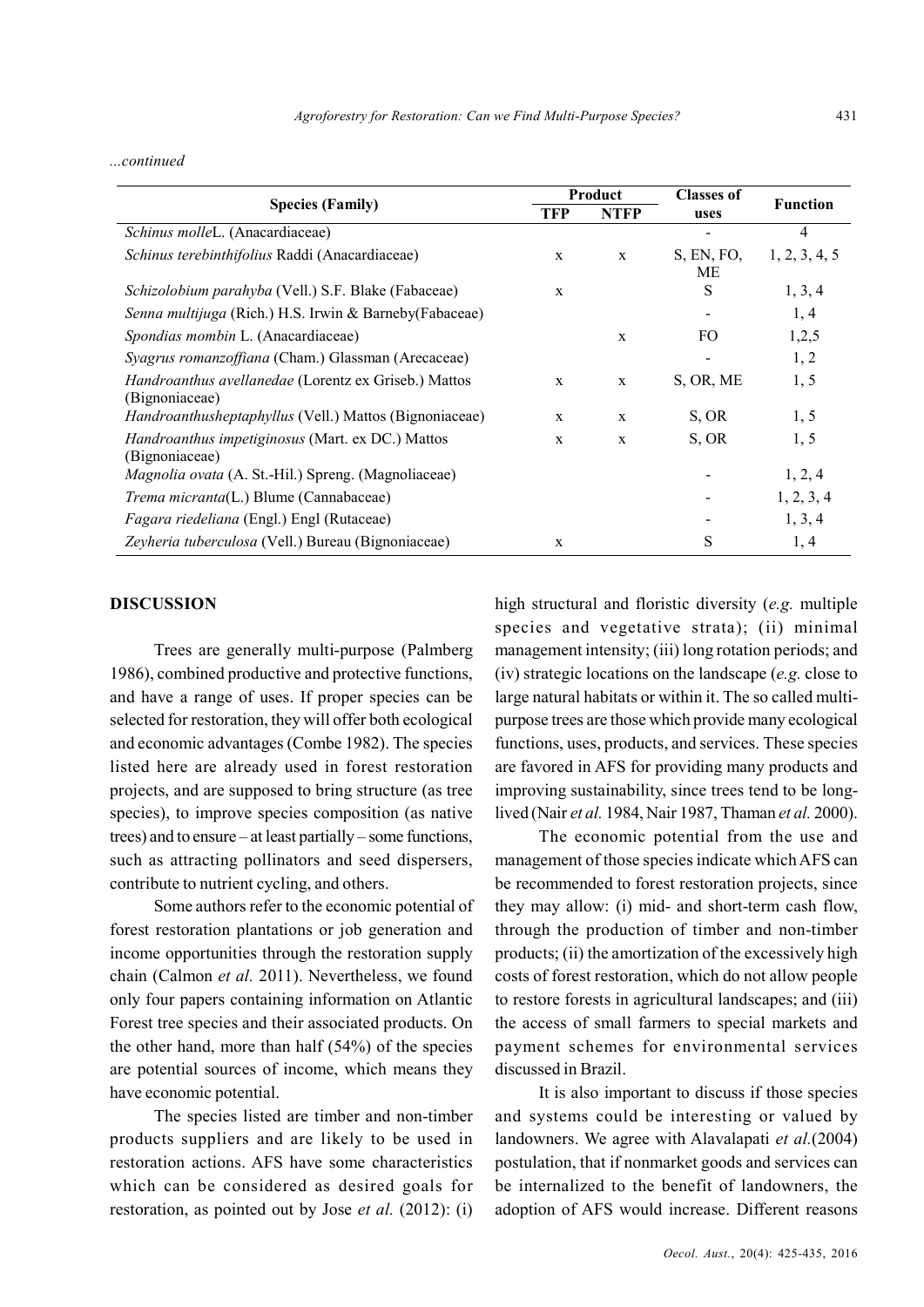motivate landowners to restore degraded portions of their farms. One of the key factors in determining agroforestry adoption is its relative profitability in comparison with other land-use practices. Thus, farmers will invest in agroforestry when the expected gains from the new system are higher than the alternatives for the use of their land (Mercer 2004, Rodrigues et al. 2011).

Agroforestry is not usually used in restoration projects in Brazil, but there have been some experiments with taungya systems (Engel &Parrotta 2000, Rodrigues et al. 2007, Daronco et al. 2012). The results from these experiments showed that intercropping trees and annual crops could be an important alternative for promoting forest restoration in small farms. Economic evaluations proved that AFS could be useful in the recovery of areas in rural properties, with associated income provided by crops production during the first years, and could help minimizing restoration costs. This may be a good reason for these systems to be adopted by farmers, as one of the key limitations to the use of restoration plantings is their high cost (Lamb et al. 2005, Oliveira et al. 2008, Cardoso-Leite et al. 2010).

Also, when associated with sustainable management activities, AFS are considered an option for legal compliance of rural properties. In Brazil, legal regulations have been discussed over the last twenty years, and changes have been gradually occurring, like specific laws referring to forest management, restoration, and conservation (Simmons et al. 2002, Calmon et al. 2011). The Federal law 12.651/2012 (Brasil 2012) states that any rural property must keep at least 20% of its area covered by natural vegetation, and this percentage must be restored if the original vegetation is removed or affected by anthropic influence. Restoration actions allowed include conduction of natural regeneration associated with forest plantations and forest models with native and exotic species. In these areas - called legal reserves forest management is allowed and at least 50% of the trees planted are supposed to be native species. CONAMA (Environment National Council) Resolution 369/2006 consider agroforestry management an activity of social interest for small properties that are characterized with family farming, also in protected areas (Brasil 2006). These laws state the potential and economic importance of models associated with management on rural properties and characterize them as possible restoration strategies.

Landholders are interested in planting native trees with traditional uses, and prefer trees that provide multiple products (Garen et al. 2009, Souza et al. 2010). Local availability and market opportunities are determining factors for selecting those multiple use trees. In a study developed in Panama about the adoption of AFS, Fischer &Vasseur (2002) found that participants in most projects planted trees for timber products, and the most common benefits mentioned by farmers were that trees provide fruit, fuelwood (energy), and wood for domestic consumption. All these goals are provided by most species found in this study.

According to Simmons et al. (2002), species selection is essentially an economic decision, and so is the decision to incorporate trees into a farming system. These authors point out other factors beyond economic motivation and legislation that may contribute to tree planting, such as labor availability, access to credit, and marketing assistance. Suárez et al.(2012) searched for species for forestry restoration, AFS, and enrichment plantings that could be valued by landowners; these authors cite some characteristics, such as importance for wildlife, uses (different products providers), and rarity. These characteristics - besides rarity, not considered here - are found in the species we listed. Discussing species selection for restoration, these authors cite as interesting species those with successful propagation techniques and currently available in the nurseries of the region. All species listed in this study have seeds and seedlings already produced in nurseries in many regions of BAF.

In conclusion, AFS are currently used in the Atlantic Forest and in Brazil as a whole mostly by small landholders and family-based agriculture (May & Trovatto 2008). Existing experiences and technology should be better investigated, in order to be used in large scale. It is important to demonstrate agroforestry as a viable system in comparison to current agricultural models.

The biodiversity is still underexploited in restoration actions in BAF, despite the great potential in this biome. The possibility and viability of integrating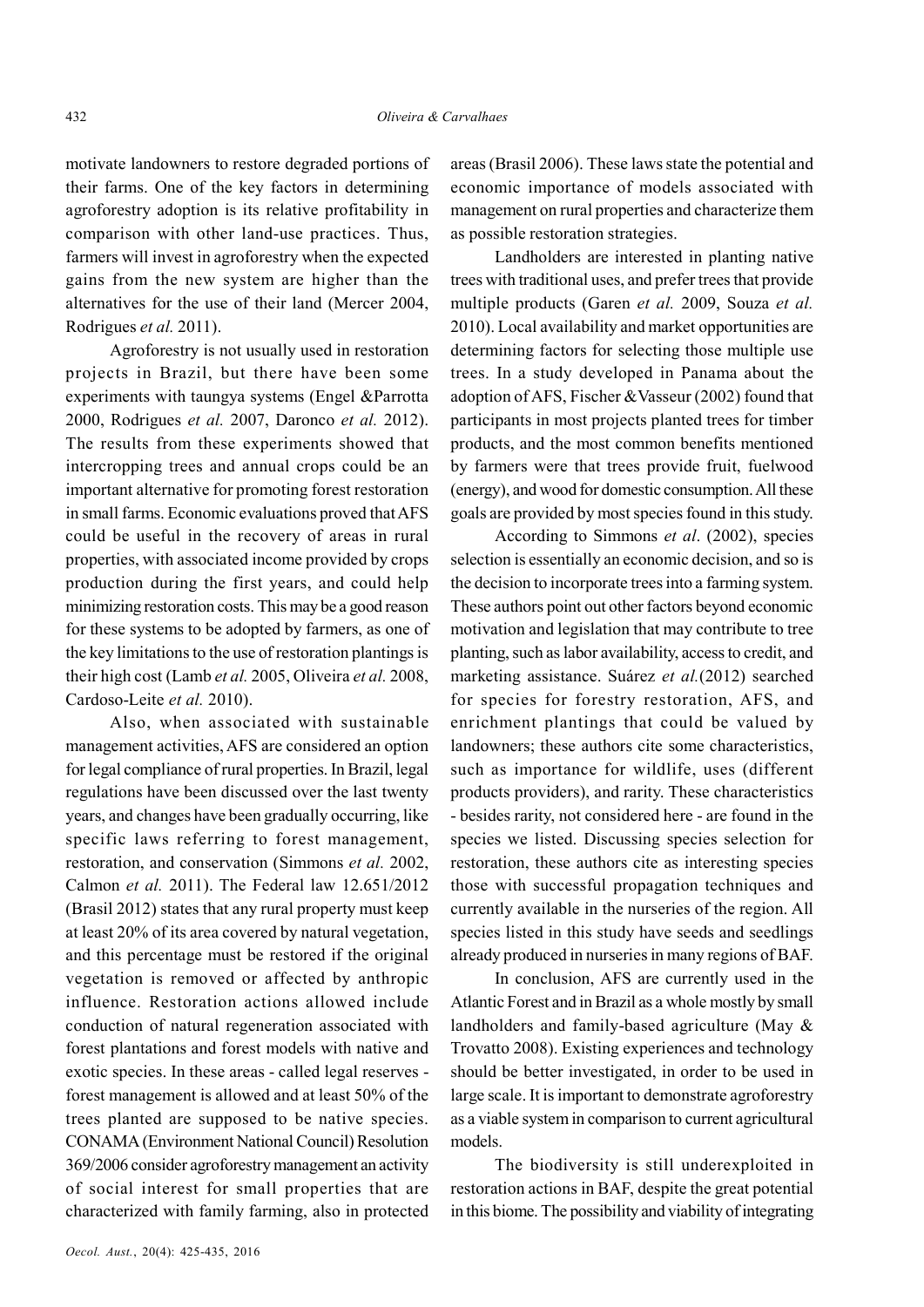native species to production systems suggest that there is a promising solution, and a participative research with actors and agents involved with sustainable rural development should be stimulated. The use of native tree species integrated to production systems represent a great advance by overlapping technology developed for food production and food sovereignty, for silviculture, for conservation of biodiversity, and for providing environmental services. The results discussed here clearly indicate the potential of many native tree species tobe used as multipurpose species in AFS, and shows the possibility of maintaining trees in agricultural landscapes. As a matter of fact, such potential may be underestimated in the present study because of the large species richness in that ecosystem. Our results considered only 92 species in forest restoration projects, which is a small part of a great amount of tree species with potential to be used in forest and agroforestry systems, It is also important to point out the potential of AFS for forest and landscape restoration, allowing the enhancement of connectivity, and the rescue of part of the biological diversity by planting tree species.

Finally, we truly believe that AFS containing these native tree species can be an interesting alternative for rural owners to legalize their situation, since landholders in Brazil are obligated by law to restore forests in deforested landscapes.

# ACKNOWLEDGEMENTS

We thank João Dagoberto dos Santos for helping in the review and definition of tree species functions.

### **REFERENCES**

- Alavalapati, J. R. R., Shrestha, R. K., Stainback, G. A.,& Matta, J. R. 2004. Agroforestry development: An environmental economic perspective. Agroforestry Systems, 61(1), 299–310.
- Aronson, J., Ovalle, C., Avendaño, J., Longeri, L., & Del Pozo, A. 2002. Agroforestry tree selection in central Chile: biological nitrogen fixation and early plant growth in six dryland species. Agroforestry Systems, 56(2), 155–166.
- Brasil. 2006. Conselho Nacional do Meio Ambiente. CONAMA. Resolução nº 369, de 28 de março de 2006. (Retrieved in May 15th, 2015). http://www.mma.gov.br/port/conama/legislacao/ CONAMA\_RES\_CONS\_2006\_369.pdf
- Brasil. 2012. Lei Federal nº 12.651, de 25 de maio de 2012. (Retrieved inMay 15<sup>th</sup>, 2015) http://www.planalto.gov.br/

ccivil\_03/\_ato2011-2014/2012/lei/l12651.htm

- Calmon, M., Brancalion, P. H. S., Paese, A., Aronson, J., Castro, P., Silva, S. C., & Rodrigues, R.R. 2011. Emerging threats and opportunities for large-scale ecological restoration in the Atlantic Forest of Brazil. Restoration Ecology,19(2), 154–158.
- Canosa, G. A., Faria, S. M.,& Moraes, L. F. D. 2012. Leguminosas florestais da Mata Atlântica fixadoras de nitrogênio atmosférico. Comunicado Técnico No. 144; p. 12. Seropédica: Embrapa Agrobiologia. Retrieved from https://www.academia.edu/7582432/ Leguminosas florestais da Mata Atlantica brasileira fixadoras de \_nitrogenio\_atmosferico
- Cardoso-Leite, E., Piña-Rodrigues, F. C. M., Costa Jr., E. A., Gonçalves, P. K., Podadera, D. S., & Ruas, N. B. 2010. Agricultural extension in agroforestry and empowerment of rural communities, in Southeastern Brazil. Innovation and Sustainable Development in Agriculture and Food symposium.CIRAD, INRA and Montpellier SupAgro (Orgs.), Montpellier, France: p. 11. Retrieved from https://hal.archivesouvertes.fr/hal-00520194/document
- Carvalhaes, M. A., Oliveira, R. E., Santos, J. D., Camilo, D. R.,Vedoveto, M., Mazzella, P. R., & Korman, V. 2008. Nontimber and timber forest products from Brazilian Atlantic Forest: opportunities for forest restoration and conservation. Florestar Estatístico, 11(20), 9-17.
- Chazdon, R. L. 2008. Beyond deforestation: restoring forests and ecosystem services on degraded lands. Science, 320(5882), 1458–1460.
- Chazdon, R. L., Harvey, C. A., Komar, O., Griffith, D. M., Ferguson, B. G., Martínez-Ramos, M., Morales, H., Nigh, R., Soto-Pinto, L., Van Breugel, M., & Philpott, S. M. 2009. Beyond reserves: a research agenda for conserving biodiversity in human-modiûed tropical landscapes. Biotropica, 41(2), 142-153.
- Combe, J. 1982. Agroforestry techniques in tropical countries: potential and limitations. Agroforestry Systems, 1(1), 13-27.
- Daronco, C., Melo, A. C. G., & Machado, J. A. R. 2012. Consórcio de espécies nativas da floresta estacional semidecidual com mandioca (Manihot sculenta Crantz) para restauração de mata ciliar. Revista Árvore, 36(2), 291-299.
- Dean, W. 1996. A ferro e fogo a história e a devastação da Mata Atlântica brasileira. 1ª ed. São Paulo, SP: Companhia das Letras: p. 484.
- Duchhart, I.,Steiner, F., & Bassman, J. H. 1988. Planning methods for agroforestry. Agroforestry Systems, 7(3), 227-258.
- Ehrenfeld, J. G. 2000. Defining the limits of restoration: the need for realistic goals. Restoration Ecology, 8(1), 2-9.
- Engel, V. L.,& Parrotta, J. A. 2000. Sistemas alternativos de plantio para a restauração de ecossistemas florestais da Mata Atlântica em Botucatu, SP. Agroecologia Hoje, 1(5), 10-11.
- Fischer, A., & Vasseur, L. 2002. Smallholder perceptions of agroforestry projects in Panama. Agroforestry Systems, 54(2), 103–113.
- Garen, E. J., Saltonstall, K., Slusser, J. L.,Mathias, S., Ashton, M. S., & Hall, J. S. 2009. An evaluation of farmers' experiences planting native trees in rural Panama: implications for reforestation with native species in agricultural landscapes. Agroforestry Systems, 76(1), 219–236.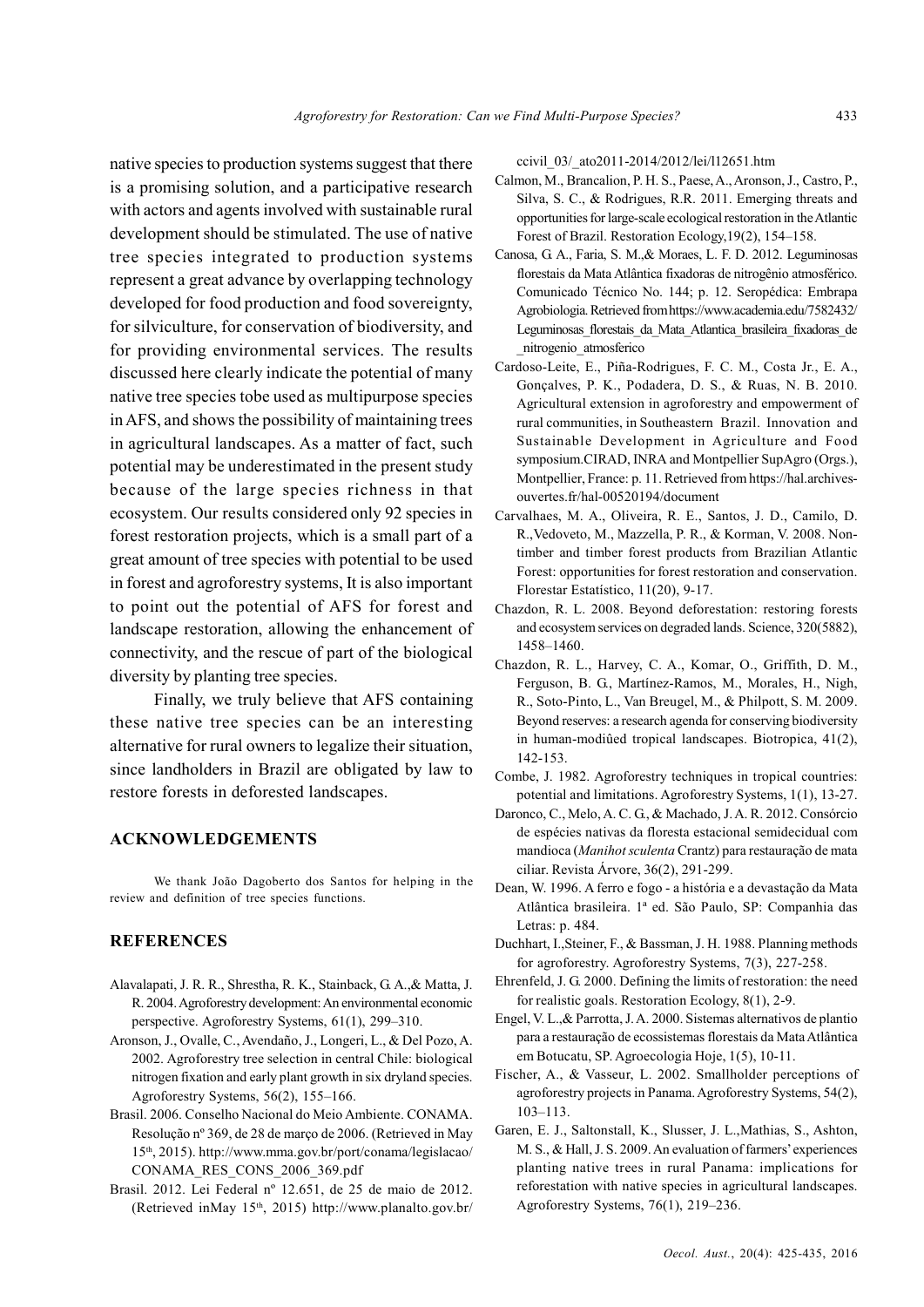- Hall, J. S., Ashton, M. S., Garen, E. J., & Jose, S. 2011. The ecology and ecosystem services of native trees: implications for reforestation and land restoration in Mesoamerica. Forest Ecology and Management, 261(10), 1553-1557.
- Hobbs, R. J., & Norton, D. A. 1996. Towards a conceptual framework for restoration ecology. Restoration Ecology, 4(2), 93-110.
- Holl, K. D., Crone, E. E., & Schultz, C. B. 2003. Landscape restoration: moving from generalities to methodologies. BioScience, 53(5), 491-502.
- Huang, W., Luukkanen, O., Johanson, S., Kaarakka, V., Räisänen, S., & Vihemäki, H. 2002. Agroforestry for biodiversity conservation of nature reserves: functional group identification and analysis. Agroforestry Systems, 55(1), 65-72.
- Ilany, T., Ashton, M. S., Montagnini, F., & Martinez, C. 2010 Using agroforestry to improve soil fertility: effects of intercropping on Ilex paraguariensis (yerba mate) plantations with Araucaria angustifolia. Agroforestry Systems, 80(3), 399–409.
- Jose, S. 2009. Agroforestry for ecosystem services and environmental benefits: an overview. Agroforestry Systems, 76(1), 1–10.
- Jose, S. 2011. Managing native and non-native plants in agroforestry systems. Agroforestry Systems, 83(2), 101–105.
- Jose, S. 2012. Agroforestry for conserving and enhancing biodiversity. Agroforestry Systems, 85(1), 1-8.
- Kindt, R., Van Damme, P., Simmons, A. J., & Beeckman, H. 2006. Planning tree species diversiûcation in Kenya based on diûerences in tree species composition between farms. I. Analysis of tree uses. Agroforestry Systems, 67(3), 215–228.
- Lamb, D., Erskine, P. D., & Parrotta, J. A. 2005. Restoration of degraded forest landscapes. Science, 310(5754), 1628-1632.
- Le, H. D., Smith, C., Herbohn, J., & Harrison, S. 2012. More than just trees: Assessing reforestation success in tropical developing countries. Journal of Rural Studies, 28(1), 5-19.
- Lillesø, J. B. L., Graudal, L., Moestrup, S., Kjær, E. D., Kindt, R., Mbora, A., Dawson, I., Muriuki, J., Ræbild, A., & Jamnadass, R. 2011. Innovation in input supply systems in smallholder agroforestry: seed sources, supply chains and support systems. Agroforestry Systems, 83(3), 347-359.
- Lundgren, B. O. 1985. Global deforestation, its causes and suggested remedies. Agroforestry Systems, 3(2), 91-95.
- May, P., & Trovatto, C. M. M. (Eds.). 2008. Manual Agroflorestal para a Mata Atlântica. Brasília: Ministério do Desenvolvimento Agrário: p. 195.
- Mercer, D. E. 2004. Adoption of agroforestry innovations in the tropics: a review. Agroforestry Systems, 61(1), 311-328.
- Montagnini, F. 2004. Plantaciones forestales con especies nativas. Una alternativa para la producción de madera y la provisión de servicios ambientales. Recursos Naturales y Ambiente, 43, 28-35.
- Montagnini, F., Cusack, D., Bryan, P., & Kanninen, M. 2005. Environmental services of native tree plantations and agroforestry systems in Central America. Journal of Sustainable Forestry, 21(1), 51-67.
- Nair, P. K. R. 1987. Agroforestry Systems Inventory. Agroforestry Systems, 5(3), 301-317.
- Nair, P. K. R., Fernandes, E. C. M., & Wambugu, P. N. 1984. Multipurpose leguminous trees and shrubs for agroforestry. Agroforestry Systems, 2(3),145-163.
- Oliveira, R. E., Souza, A.M., Rodrigues, C.L., & Romero, M. L. 2008. Aspectos da recuperação e uso de florestas em propriedades e paisagens rurais no Estado de São Paulo. In: Secretaria de Estado do Meio Ambiente(Ed.), Recuperação Florestal: um olhar social. pp. 45-78. São Paulo: Imprensa Oficial.
- Palmberg, C. 1986. Selection and genetic improvement of indigenous and exotic multi-purpose tree species for dry zones. Agroforestry Systems, 4(2), 121-127.
- Piotto, D., Víquez, E., Montagnini, F., & Kanninen, M. 2004. Pure and mixed forest plantations with native species of the dry tropics of Costa Rica: a comparison of growth and productivity. Forest Ecology and Management, 190(2-3), 359–372.
- Preiskorn, G. M., Pimenta, D., Amazonas, N. T., Nave, A. G., Gandolfi, S., Rodrigues, R. R., Bellotto, A., & Cunha, M. C. S. 2009. Metodologia de restauração para fins de aproveitamento econômico (reserva legal e áreas agrícolas). In: R. R. Rodrigues, P. H. S. Brancalion& I. Isernhagen (Eds.), Pacto pela restauração da mata Atlântica: referencial dos conceitos e ações de restauração florestal. pp. 158-175. São Paulo: Instituto BioAtlântica.
- Prinsley, R. T. 1992. The role of trees in sustainable agriculture an overview. Agroforestry Systems, 20(1), 87-115.
- Ribeiro, M. C., Metzger, J. P., Martensen, A. C., Ponzoni, F. J., & Hirota, M. M. 2009. The Brazilian Atlantic Forest: How much is left, and how is the remaining forest distributed? Implications for conservation. Biological Conservation, 142(6), 1141–1153.
- Rodrigues, E. R., Cullen Jr., L., Beltrame, T. P., Moscogliato, A. V., & Silva, I. C. 2007. Avaliação econômica de sistemas agroflorestais implantados para recuperação de reserva legal no Pontal do Paranapanema, São Paulo. Revista Árvore, 31(5), 941-948.
- Rodrigues, R. R., Gandolfi, S., Nave, A. G., Aronson, J., Barreto, T. E., Vidal, C. Y., & Brancalion, P. H. S. 2011. Large-scale ecological restoration of high-diversity tropical forests in SE Brazil. Forest Ecology and Management, 261(10), 1605- 1613.
- Sansevero, J. B. B., Prieto, P. V.,Moraes, L. F. D., & Rodrigues, P. J. F. P. 2011. Natural regeneration in plantations of native trees in Lowland Brazilian Atlantic Forest: community structure, diversity, and dispersal syndromes. Restoration Ecology, 19(3), 379-389.
- Schroth, G., Fonseca, G. A. B., Harvey, C. A., Gascon, C., Vasconcelos, H., & Izac, A.-M. N. (Eds.). 2007. Agroforestry and biodiversity conservation in tropical landscapes. Washington: Island Press: p. 537.
- Silva Moço, M. K., Gama-Rodrigues, E. F., Gama-Rodrigues, A. C., Machado, R. C. R., & Baligar, V. C. 2009. Soil and litter fauna of cacao agroforestry systems in Bahia, Brazil. Agroforestry Systems, 76(1), 127–138.
- Simmons, C. S., Walker, R. T., & Wood, C. H. 2002. Tree planting by small producers in the tropics: a comparative study of Brazil and Panama. Agroforestry Systems, 56(2), 89-105.